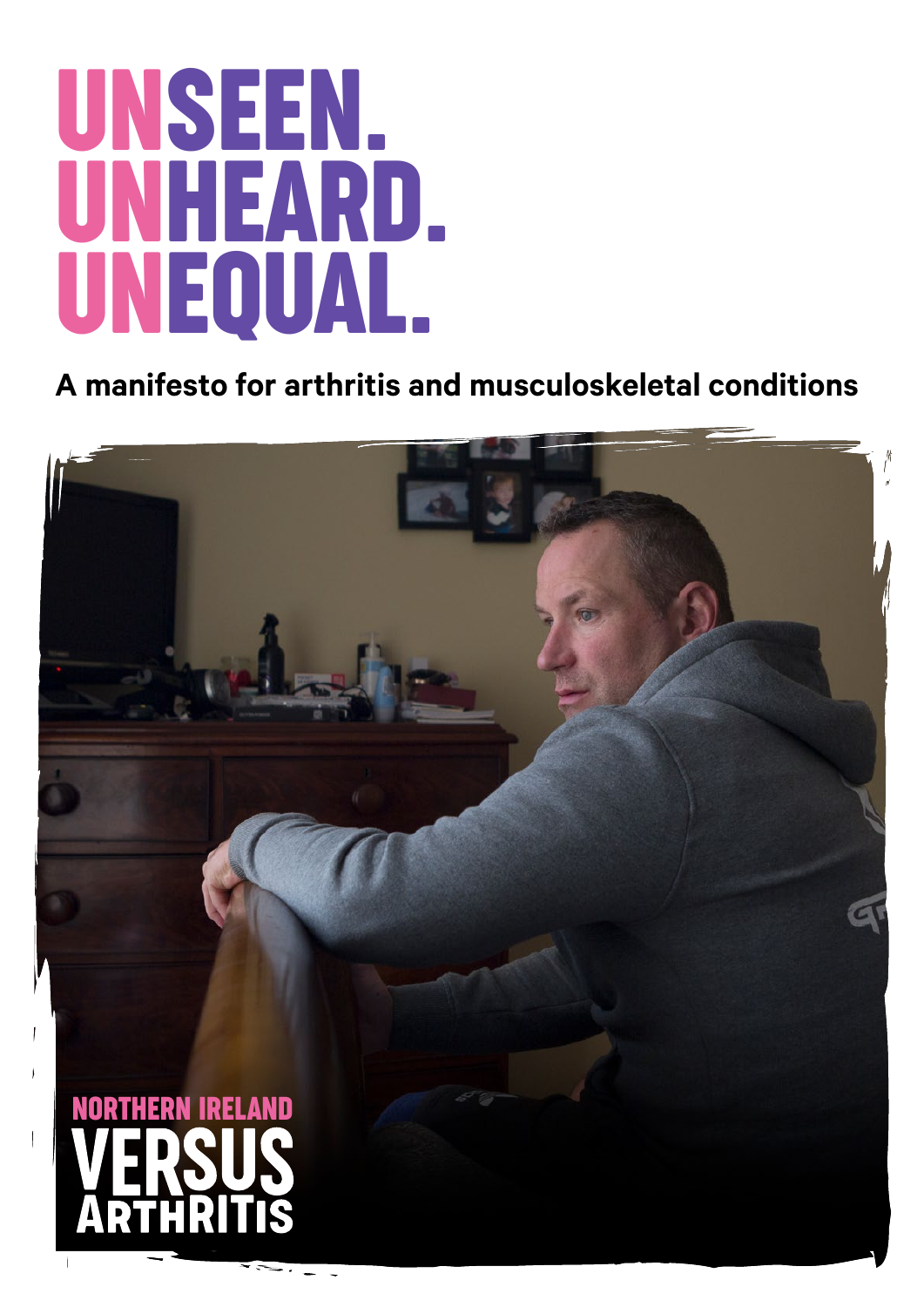#### Manifesto 2022



## **Pushing back against the pain of arthritis in Northern Ireland**

There are over 500,000 people living with arthritis and related musculoskeletal (MSK) conditions in Northern Ireland, around a quarter of the population. MSK conditions are the single biggest cause of physical disability in Northern Ireland.

The pain of these conditions affects all aspects of life – the ability to work, care for a family, to move free from pain and to live independently. Yet, arthritis is often dismissed as an inevitable part of aging or shrugged off as 'just a bit of arthritis'.

**It is estimated that 1 in 5 people in Northern Ireland live with pain every single day and arthritis and musculoskeletal conditions are the biggest causes of that pain.**

#### **Unseen, Unheard, Unequal.**

A recent report into chronic pain found that 4 in 10 people with musculoskeletal pain report the highest impact pain.

The pandemic has exacerbated an already dire situation for people who live with arthritis and MSK conditions. In Northern Ireland people already had the worst health service waiting times by far in the UK. Many have been shielding. Many have had life-changing treatments and services postponed and are now facing waits of six years in unbearable pain for surgery and treatment.

#### **This is not acceptable.**

Now more than ever, we need your support to improve thousands of lives in Northern Ireland by pushing back against the pain of arthritis.

**This manifesto sets out the key practical actions that will transform the lives of your constituents.**

**This must change.**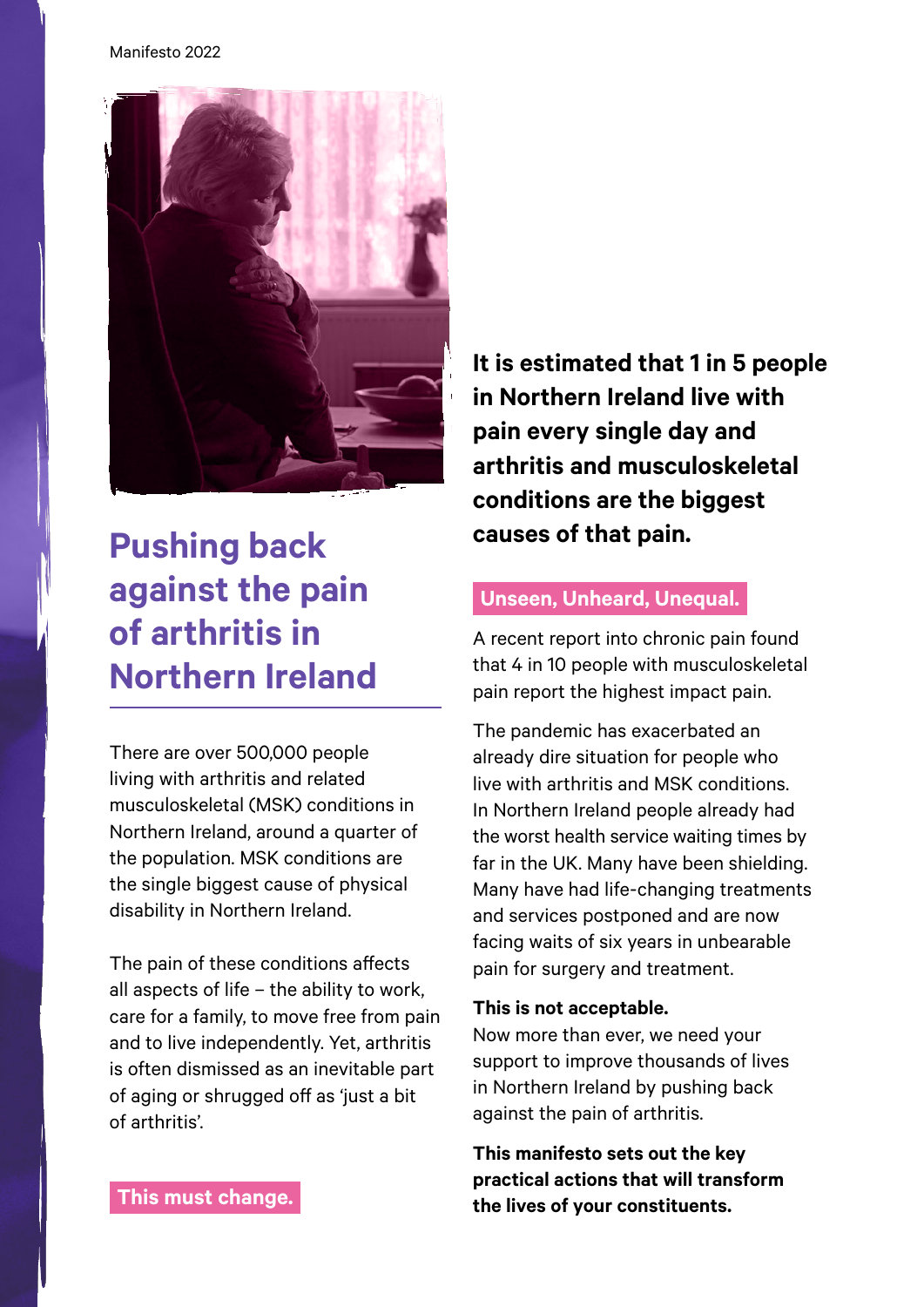#### Manifesto 2022



## **Northern Ireland Versus Arthritis is calling for:**

### **1 Better support for people with arthritis by:**

- recognition of MSK conditions as a healthcare priority
- better diagnosis and treatment of MSK of conditions within primary care
- developing standardised pain pathways and an MSK strategy
- better communication with and re-assessment of patients on waiting lists.
- **2 Timely access to jointreplacement surgery for people who need it through:** 
	- full and swift implementation of the Elective Care Framework
	- urgent action on waiting times for lifechanging elective surgery
	- prioritising 'routine' elective surgery.
- **3 More investment in support for self-management so that people with arthritis can manage their condition and:** 
	- a strategic approach and easier access to self-management and pain management support
	- routinely offering a support package to people on a waiting list, to help people wait well and stay fit for surgery or treatment
	- providing timely access to other treatments such as podiatry and physiotherapy
	- public health messaging on the importance of physical activity
	- health trusts to work with Versus Arthritis to develop a support package.

### **4 Action to address the impact of arthritis on people's ability to work with:**

- better signposting to in-work support schemes
	- action by, and support for, employers to recruit and retain people with MSK conditions
	- signposting to benefits and financial advice for those unable to work.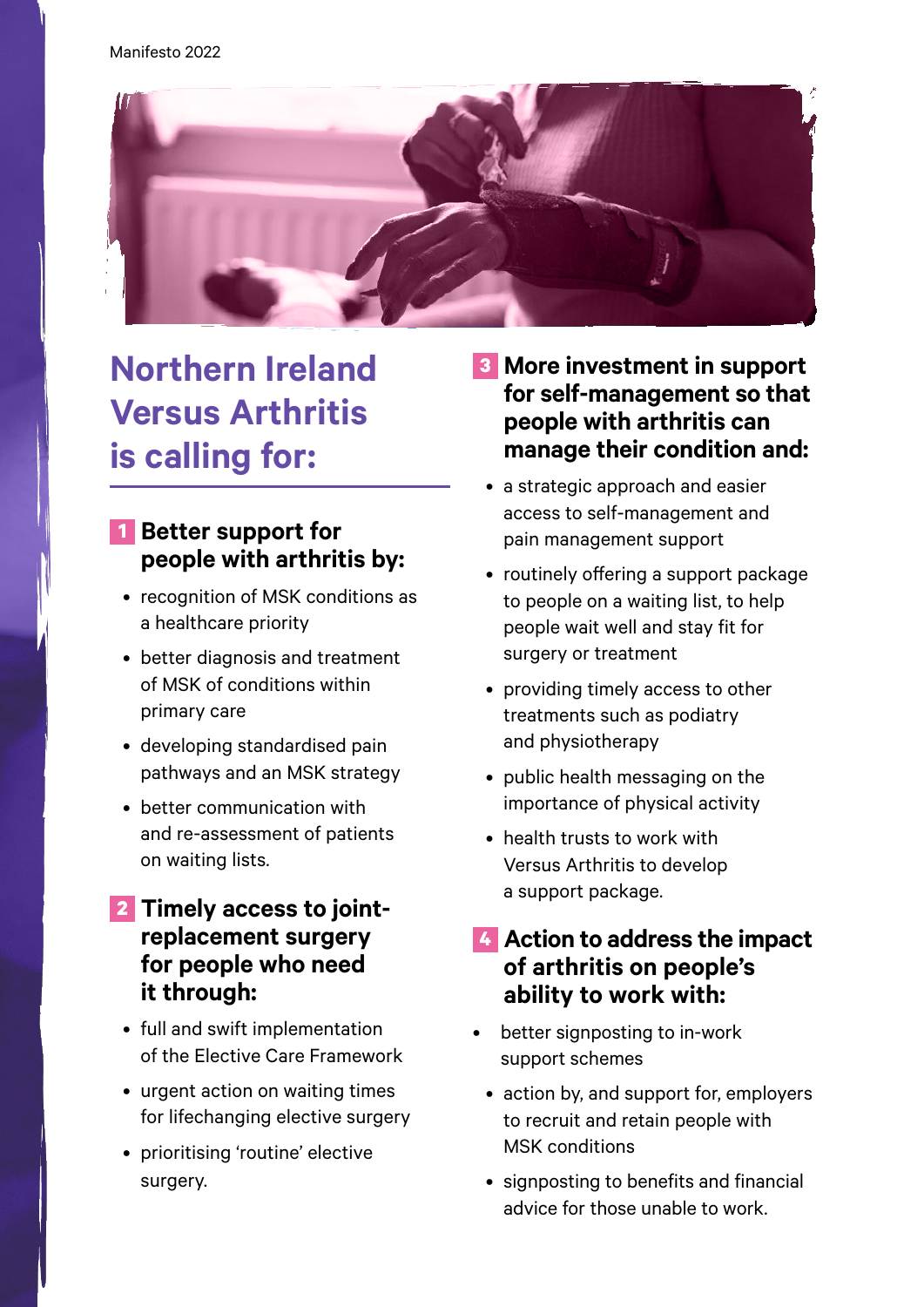### **Better support for people with arthritis**

Given that MSK conditions make up at least one in five of GP appointments, the need for urgent prioritisation should be clear. However many people with MSK conditions feel that their symptoms are dismissed as 'wear and tear' or part of the ageing process. Arthritis affects people of all ages including children and young people. It needs improved diagnosis at primary care level to ensure that people get timely and effective treatment. Wider availability of Specialist GPs, multidisciplinary teams and GP education can make a real difference. There should also be more patient involvement in developing individual care and treatment plans and a shared decision-making approach.

Northern Ireland lacks a strategic approach to MSK care. Improved pain pathways and the development of an MSK Strategy for Northern Ireland would mean that people get the right treatment at the right time. Standardised pain pathways would make people feel confident in the treatment of their condition and know that it is being taken seriously. Timely intervention is the difference between having an active and fulfilling life and a life of permanent pain and avoidable disability. For example, inflammatory arthritis, particularly rheumatoid arthritis, is a common cause of disability in adults. Diagnosis and treatment of rheumatoid arthritis within

three months has been shown in some instances to halt disease progression.

The low priority of MSK conditions is reflected in the massive waiting lists for trauma and orthopaedics, and rheumatology services. These conditions destroy lives. Despite this, planned surgery continues to be treated as low priority, meaning thousands of people are waiting many years for lifechanging treatment that can help them get their lives back.

We need increased investment in and prioritisation of life-changing joint replacement surgery, coupled with early and accurate diagnosis of musculoskeletal conditions. Pushing treatment and support for people with these conditions further down the line results in people with arthritis waiting in agony for longer.

Patients waiting for joint replacements should be contacted and assessed regularly to ensure that their situation has not become critical since they were originally added to the waiting list.

#### **What needs to happen?**

- recognition of MSK conditions as a healthcare priority
- better diagnosis of MSK conditions within primary care
- developing standardised pain pathways and an MSK strategy – ensuring better care for all regardless of where one lives
- better communication with and re-assessment of patients on waiting lists.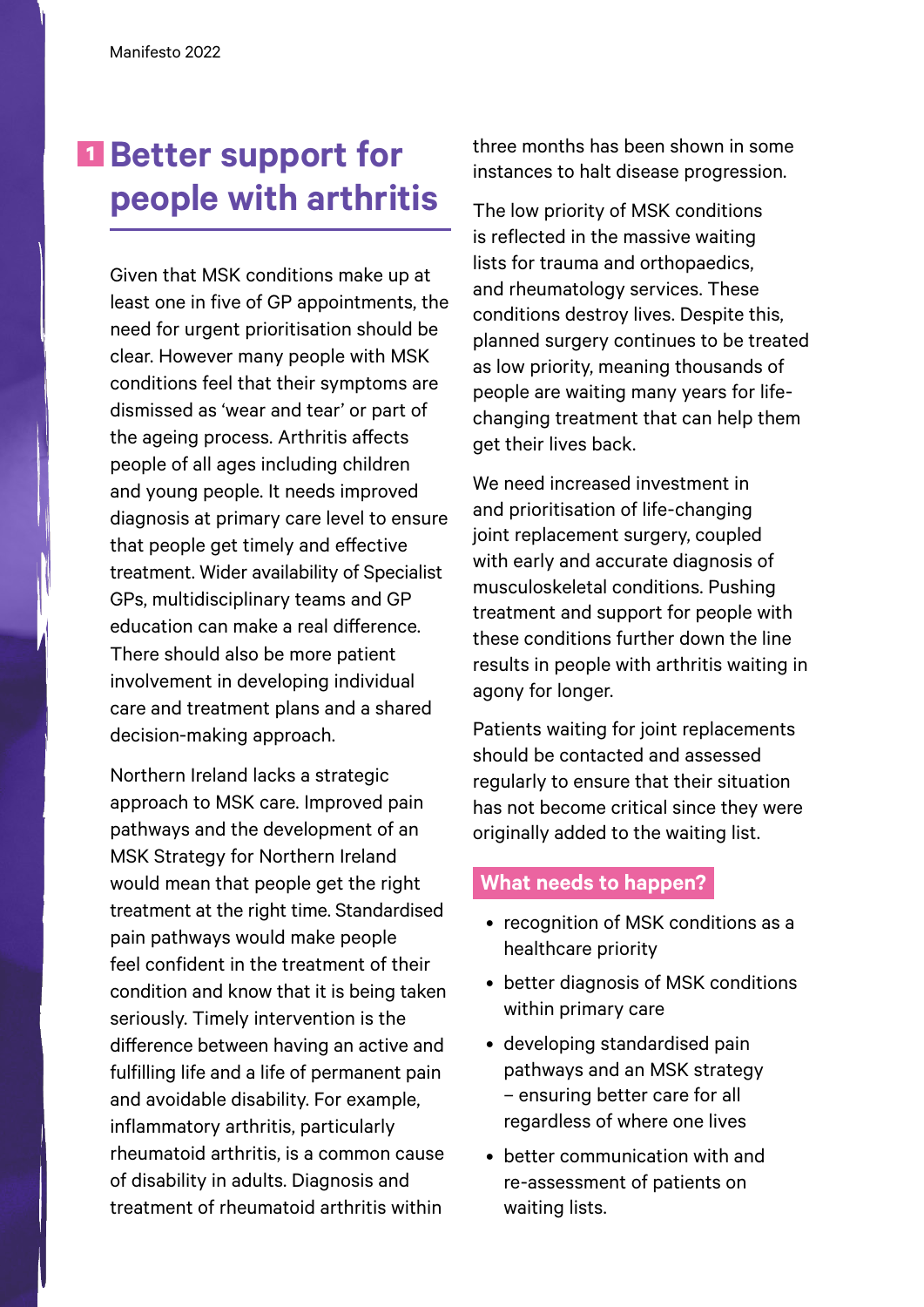### **Timely access to 2joint-replacement surgery for people who need it**

As outlined, Northern Ireland has by far the worst waiting times for orthopaedic surgery and rheumatology appointments in the UK, which have been further exacerbated by the cancellation of planned surgery and treatment due to the Covid-19 pandemic.

The recently published Elective Care Framework is welcome, but it will take many years to make inroads into tackling the surgery backlog. In the meantime, patients will continue to wait in agonising pain, their lives on hold while they wait for life-changing operations and treatment.

The impact of waiting for treatment is devastating.

Speaking about how waiting for surgery has affected her, Elizabeth who has osteoarthritis said:

*"This has completely taken over my life. I can't sleep, I can't walk, and I can't work because of the pain. I can't control it anymore – it controls me. My doctors and GPs have done their best, but the waiting lists in Northern Ireland are ridiculous. I need the surgery to get my life back."*



Given the enormous wait times, people must also be supported to manage their mental and physical heath and to stay healthy and in the best condition possible to have surgery when it eventually comes.

Mary, who is waiting for an ankle operation due to rheumatoid arthritis, told us:

*"What's happening now is that I can't exercise or walk, which is causing other joints to become more painful. My overall health is deteriorating because of this one joint, so it needs to be operated on now. There needs to be a concerted effort to prioritise elective surgery or people will continue to wait years in avoidable pain. This surgery is neither 'routine' or 'elective'. It is essential and life changing."*

#### **What needs to happen?**

- full and swift implementation of the Elective Care Framework
- urgent action on waiting times for lifechanging elective surgery
- prioritising 'routine' elective surgery.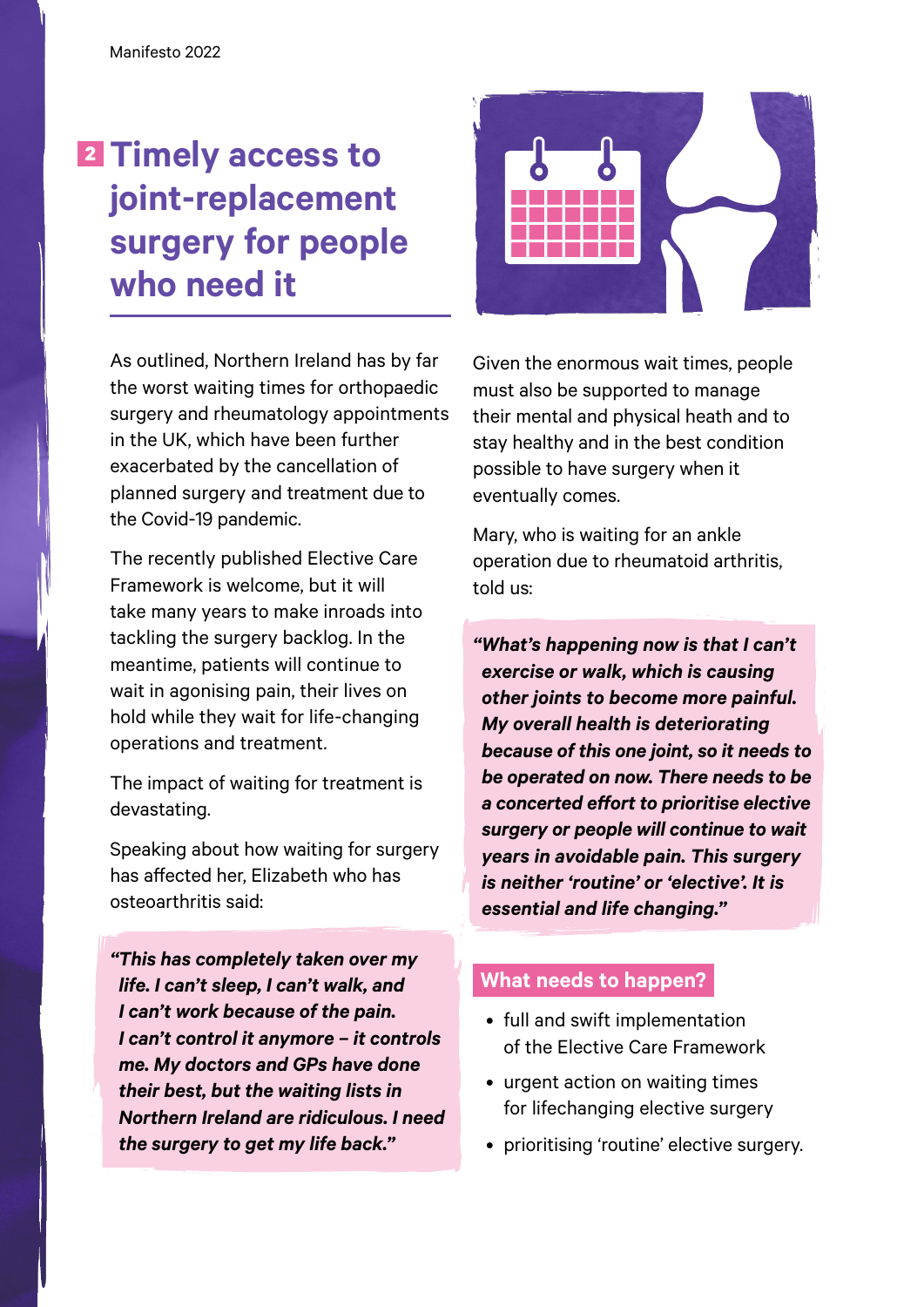## **a** More investment **in support for self-management so that people with arthritis and related conditions can manage their condition**

Surgical intervention is an important part of treating MSK conditions, but improving people's ability to manage their condition is also important.

There should be more investment in peer led self-management programmes and for these to become a mainstreamed part of health and social care treatment pathways. Helping people to manage their condition has the economic benefit of cost savings on drug intervention and surgery and the knock-on benefit of people remaining in work, being active for longer, and keeping fit for surgery

Versus Arthritis delivers Stanford University accredited self-management programmes such as 'Challenging Your Condition' and 'Living Well With Pain'. These have been evidenced to improve people's ability to manage their condition better and take control of their lives, providing them with the knowledge and skills they need to manage their health and wellbeing generally, as well as improving their clinical, emotional and social outcomes.



These programmes need investment so that they can reach more people across Northern Ireland and these should form part of a more strategic Northern Ireland-wide approach to pain management. Better ability to selfmanage means improved mental health for people with arthritis and potentially less demand on an overstretched health service.

As waiting lists continue to grow, Versus Arthritis is recommending that Health and Social Care Trusts implement a six-part package of support to help people with arthritis who are waiting to stay healthy, remain in work, and achieve better surgery outcomes.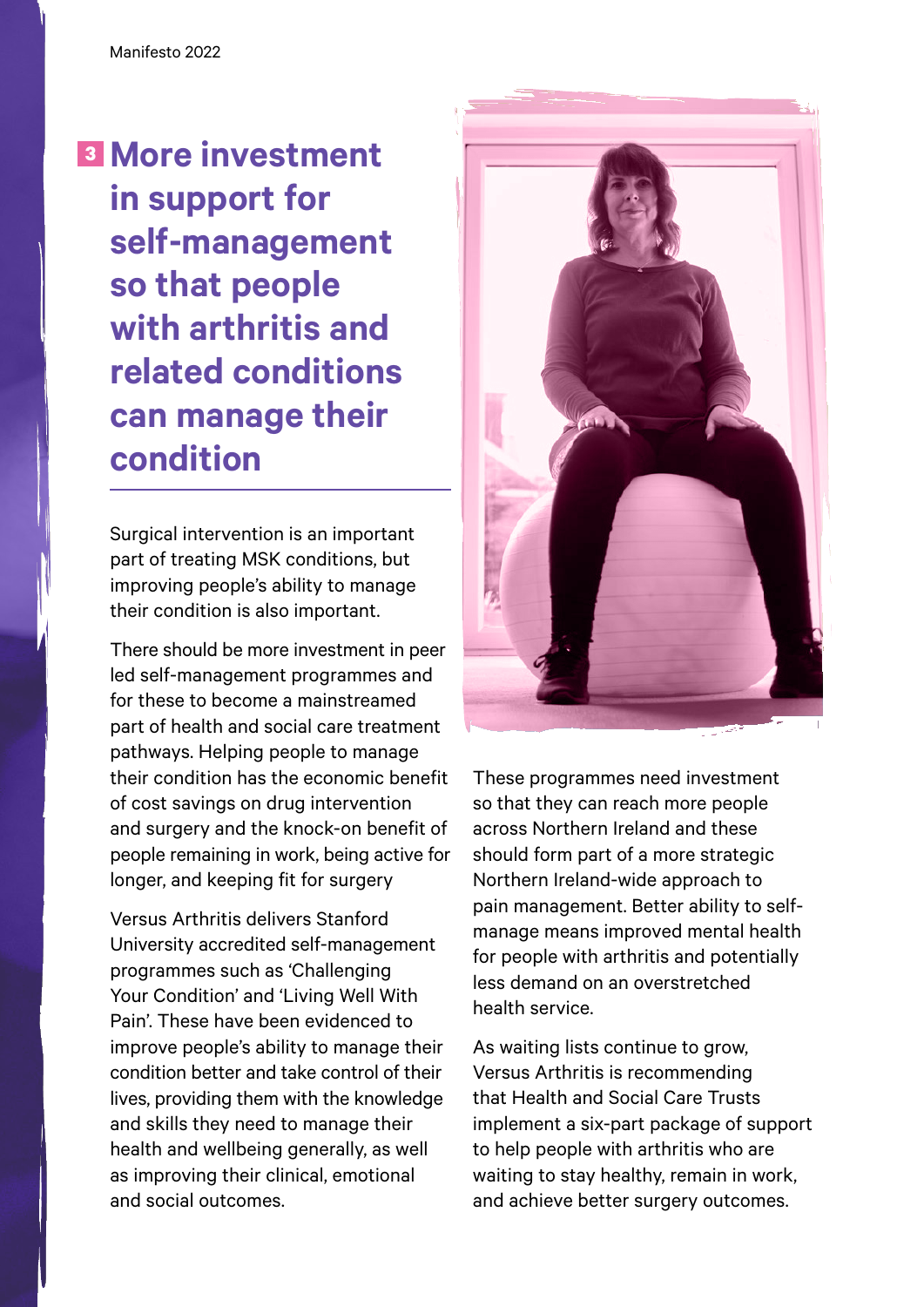

#### **The 6-part support package recommends:**

- **• clear communication** to people with arthritis about when they will have their surgery and the care and services they will receive in the meantime
- **• personalised self-management support** to help people with arthritis manage their pain while they wait for surgery
- **• exercise and physical activity programmes** designed to help people with arthritis stay active and prepare for surgery
- **• mental health support** to help every person with arthritis to manage their pain and any associated depression and anxiety
- **• signposting to benefits and employment support and advice**  for people with arthritis in work or seeking work
- **• Covid-19 recovery plans** should take into account the needs of people with arthritis.

#### **What needs to happen:**

- a strategic approach and easier access to self-management and pain management
- providing a support package for people on the waiting list, to help people wait well
- public health messaging on the importance of physical activity
- providing timely access to other treatments such as podiatry and physiotherapy
- trusts to work with Versus Arthritis to develop and implement a support package for people on the waiting list, to help them wait well.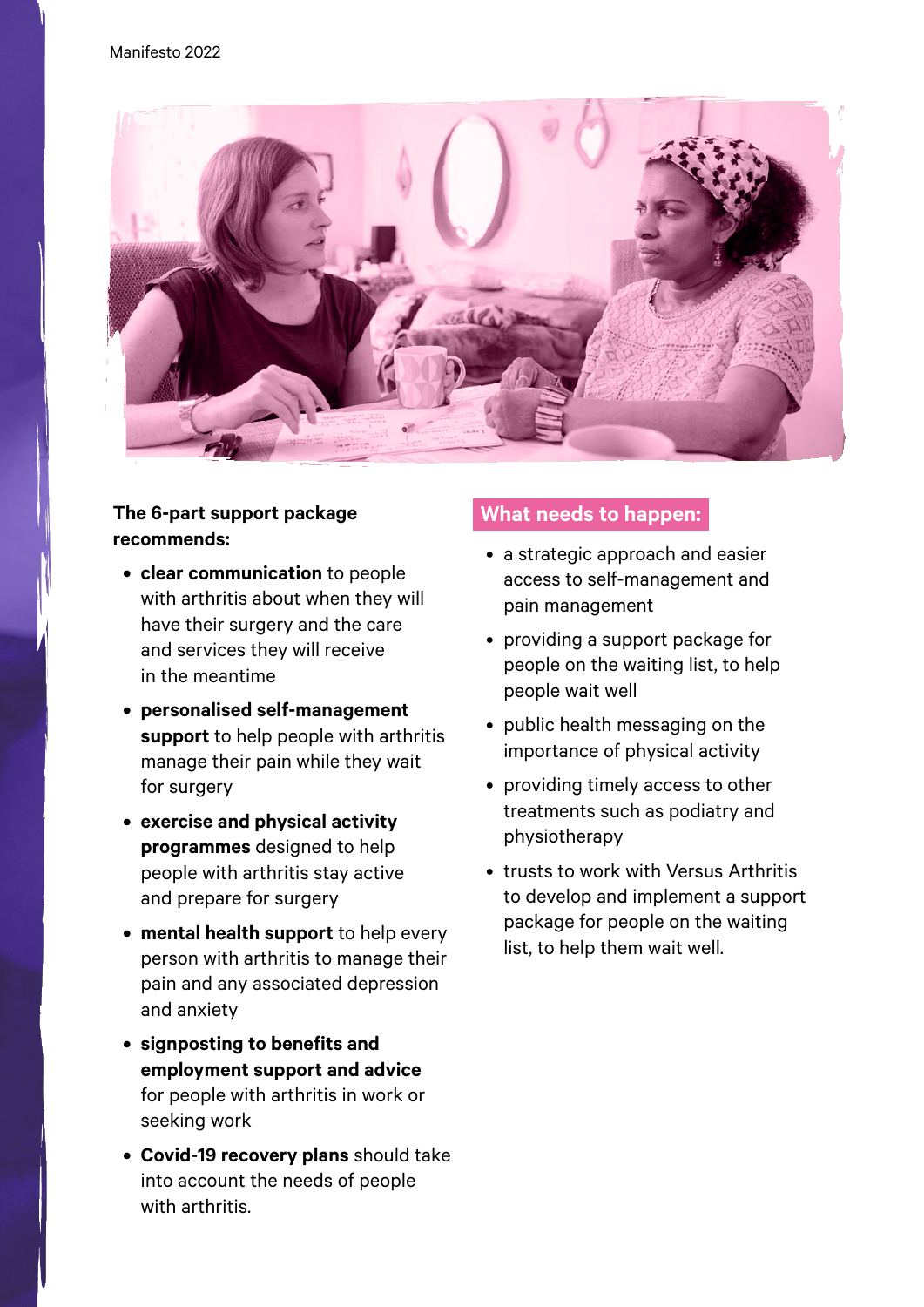### **Action to address 4the impact of arthritis pain on people's ability to work**

Having a debilitating long-term condition such as arthritis has a huge impact on someone's ability to stay in work or get a job in the first place.

People with MSK conditions are less likely to be in work than people without health conditions, and more likely to retire early. Around 63% of working age adults with an MSK condition are in work compared to 82% of people with no health condition. Being in good employment is protective of health. Conversely, unemployment contributes to poor health.

One in three people with osteoarthritis is forced to give up work early or work reduced hours, but people with arthritis want to and are able to work with the right support. They should be able to gain employment, keep their jobs or return to work with the support of employers, health care professionals and appropriate public policies which support inclusion.

Inflexibility in the workplace in relation to healthcare needs and inadequate healthcare that is not timely, contribute to people with arthritis being forced to give up work. There should be schemes, incentives and training for employers to help them get better at supporting

people with arthritis and other conditions. In-work schemes should be improved and promoted so that more people can find the support they need to stay in work and earn a living.

The current pandemic has highlighted how flexible working patterns, and the ability to work from home has levelled the employment playing field for people with arthritis.

Flexible working should be offered by default as it is being shown to improve productivity and makes people feel valued for what they do.

We also need to change the mentality that employing people with longterm conditions can be "challenging". Workplace policies that encourage inclusion benefit all staff in the long run.

#### **What needs to happen:**

- better signposting and access to in-work support schemes
- action by and support for employers to recruit and retain people with MSK conditions
- signposting to benefits and financial advice for those unable to work.